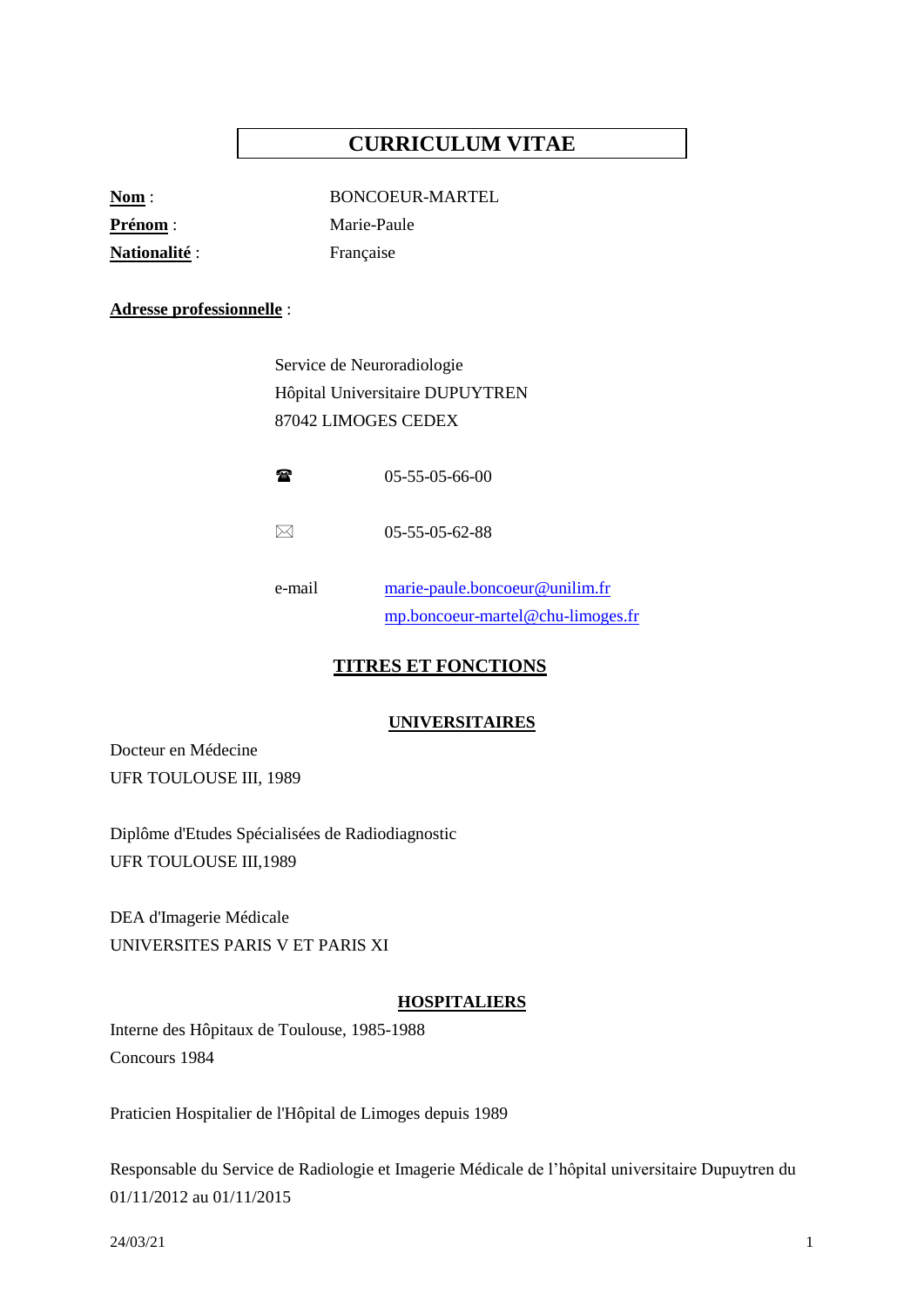### **PUBLICATIONS**

- *1.* **RSNA 90 : Highlights of Neuroradiology** (M.P. MARTEL, F. TURJMAN). *Journal of Neuroradiology (1991, 18 : 213-224)*
- 2. **Delayed low back pain after spinal anesthesia** (B. SARDIN, M.P. BONCOEUR, J.C. DESPORT, M. ABDERRAZAK, A. GUILLAUME). *Annales Francaises d'Anesthésie et de Réanimation (1995, 14 : 230-232)*
- *3.* **MRI of paraganglioma of the filum terminale** (M.P. BONCOEUR-MARTEL, A. LESORT, J.J. MOREAU, F. LABROUSSE, I. ROCHE, P. BOUILLET, J.L. PASCAUD, J.P. DUPUY). *Journal of Computer Assisted Tomography (1996, Vol. 20, N°1: 162-165)*
- *4.* **Routine Transoesophageal Echocardiography for the Diagnosis of Aortic Disruption in trauma Patients without Enlarged Mediastinum** (P. VIGNON, P. LAGRANGE, M.P. BONCOEUR, B. FRANCOIS, H. GASTINNE, R.M. LANG). *Journal of Trauma-Injury Infection & Critical Care (1996, Vol. 40, N°3: 422-427)*
- *5.* **Granular cell myoblastoma of the cervical esophagus** (M.P. BONCOEUR-MARTEL, L.A. LOEVNER, D.M. YOUSEM, D.E. ELDER, G.S. WEINSTEIN) . *American Journal of Neuroradiology (1996, 17: 1794-1797)*
- 6. **The lateral retromalleolar groove : a radio-anatomic study** ( C. MABIT, P. SALANNE, M.P. BONCOEUR-MARTEL, F. FIORENZA, D. VALLEIX, B. DESCOTTES, M. CAIX). Bull Assoc Anat (NANCY) (1996, Jun, 80: 249, 17-21)
- *7.* **Evaluation of MRI for the detection of sacroiliitis in patients with early seronegative spondylarthropathy** (M. REMY, P. BOUILLET, P. BERTIN, A.F. LE BLANCHE, C. BONNET, J.L. PASCAUD, M.P. BONCOEUR-MARTEL, R. TREVES).*Revue de Rhumatisme, English Edition (1996, Oct, 63:9, 577-583)*
- *8.* **Global volumetric estimation of disease burden in multiple sclerosis based on magnetization transfer imaging** (M.A. VAN BUCHEM, J.K. UDUPA, J.C. McGOWAN, Y. MIKI, F.H. HEYNING, M.P. BONCOEUR-MARTEL, D.L. KOLSON, M. POLANSKY, R.I. GROSSMAN). *American Journal of Neuroradiology (1997, 18: 1287-1290)*
- *9.* **Anatomic and MRI study of the subtalar ligamentous support** (C. MABIT, M.P. BONCOEUR-MARTEL, J.M. CHAUDRUC, D. VALLEIX, B. DESCOTTES, M. CAIX) *Surg Radiol Anat (1997, 19 : 111-117)*
- *10.* **Multipositionnal high-resolution magnetic resonance imaging of the human orbit's functional anatomy** (J.G.H. LASUDRY, B.N. LEMKE, L.R. GENTRY, B.S. SIRES, R.K. DORTZBACH, M.P. BONCOEUR-MARTEL, J.S. KOZEL, J.P. ADENIS). *Orbit (1997, 16: 159-184)*
- 11. **Correlation of volumetric magnetization transfer imaging with clinical data in MS** (M.A. VAN BUCHEM, R.I. GROSSMAN, C. ARMSTRONG, M. POLANSKY, Y. MIKI, F.H. HEYNING, M.P. BONCOEUR-MARTEL, L. WEI, J.K. UDUPA, M. GROSSMAN, D.L. KOLSON, J.C. MC GOWAN). *Neurology (1998, 50: 1609-1617)*
- 12. **Diabetes insipidus revealing primary malignant non-Hodgkin's lymphoma of bone**.E LIOZON, P SORIA, A JACCARD, MP BONCOEUR, M TOUATI, S NADALON, V LOUSTAUD-RATTI, E VIDAL) *Med Interne. 1998 Nov;19(11):830-4*
- 13. **Imaging vasospasm** (M.P. BONCOEUR, F. TURJMAN). *Journal of Neuroradiology (1999, 26: 1S17-1S21)*
- *14.* **Cerebral miliary granulomatosis with Histoplasma capsulatum in an HIV seronegative patient.** (M. HADI, M.P. BONCOEUR-MARTEL, B. BOUTEILLE, PM PREUX, P BERNET-BERNADY, M DUMAS, JM VALLAT, P COURATIER). *Rev Neurol (1999, 155(3):231-3*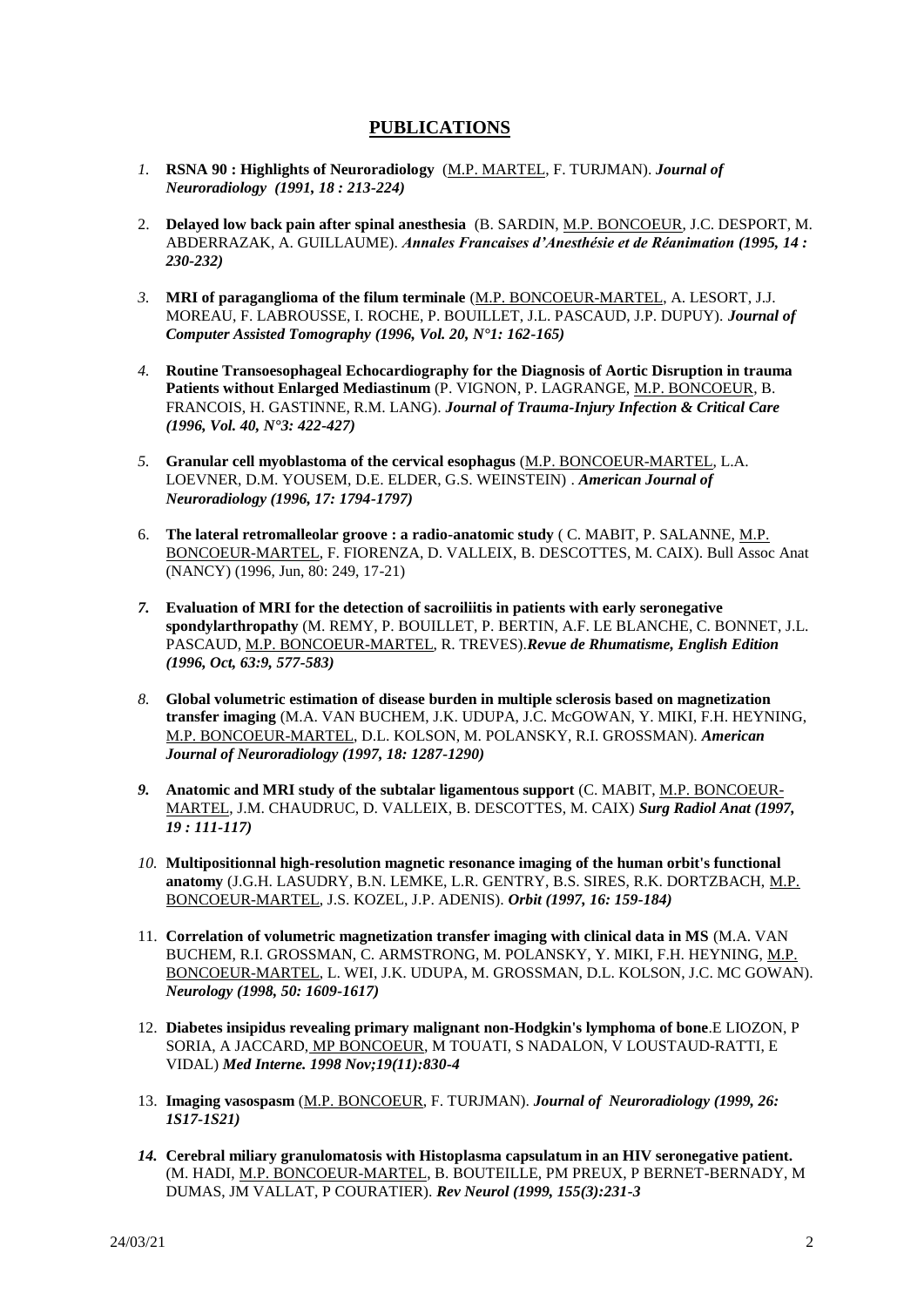- *15.* **Treatment of the postenucleation socket syndrome with a new hydroxyapatite tricalcium phosphate ceramic implant.** (J.P. ADENIS, P. BERTIN, J.G. LASUDRY, M.P. BONCOEUR-MARTEL, M.J. LEBOUTET, P.Y. ROBERT). *Ophthalmic Plastic & Reconstructive Surgery (1999, 15 (4): 277-283)*
- 16. **Cytokeratins expression in paragangliomas of the cauda equina** (F. LABROUSSE, M.J. LEBOUTET, B. PETIT, F. PARAF, M.P. BONCOEUR-MARTEL, J.J. MOREAU, G. CATANZANO). *Clinical Neuropathology (1999, 18 (4): 208-213)*
- *17.* **The retromalleolar groove of the fibula : a radio-anatomical study** (C. MABIT, PH. SALANNE, F. BLANCHARD, M.P. BONCOEUR-MARTEL, F. FIORENZA). *Foot & ankle surgery (1999, 5: 179- 186)*
- *18.* **Static and dynamic MRI of a urinary control intra-vaginal device** (A.J. MAUBON, M.P. BONCOEUR-MARTEL, V. JUHAN, C.R. COURTIEU, A.S. THURMOND, P. AUBAS, P. MARES, J.P. ROUANET). *European Radiology (2000, 10: 879-884)*
- *19.* **Static and dynamic MRI of the pelvic floor** (A.J. MAUBON, M.P. MARTEL-BONCOEUR, V. JUHAN, C.R. COURTIEU, R. MENY, P. MARES, J.P. ROUANET). *J Radiol (2000, 81: 1875-86)*
- *20.* **Static and dynamic MRI of the female pelvis** (A.J. MAUBON, M.P. MARTEL-BONCOEUR, V. JUHAN, C.R. COURTIEU, R. MENY, P. MARES, J.P. ROUANET). *J Radiol (2000, 81: 1887-8)*
- *21.* **Linomide in the treatment of multiple sclerosis : MRI results from prematurely terminated phase-III trials** ( I.L. TAN, G.J. LYCKLAMA A NIJEHOLT, CH POLMAN, HJ ADER, F BARKHOF AND THE 95 LINE 146/147 STUDY GROUP). *Multiple sclerosis (2000, 6 :99-104)*
- *22.* **CT appearance of chronically retained intraorbital wooden foreign bodies** (M.P. BONCOEUR-MARTEL, J.Y. RULFI, J.P. ADENIS, P.Y. ROBERT, J.P. DUPUY, A. MAUBON). *Neuroradiology (2001, 43:165-168)*
- *23.* **Comparison of Multiplane transesophageal echocardiography and contrast-enhanced helical CT in the diagnosis of blunt traumatic cardiovascular injuries** (P. VIGNON, M.P. BONCOEUR, B. FRANCOIS, G. RAMBAUD, A. MAUBON, H. GASTINNE). *Anesthesiology (2001, 94:645-622)*
- **24. Interventional radiology in female infertility : technique and role** (A.J. MAUBON, M. DE GRAEF, M.P. BONCOEUR-MARTEL, J.P. ROUANET). *European Radiology* **(2001, 11:771-778)**
- *25.* **Epidural non-Hodgkin's lymphoma presenting as a spinal cord compression**. B PETIT, I ROCHE, F PARAF, A JACCARD, MP BONCOEUR, JJ MOREAU, D BORDESSOULE, F LABROUSSE. *Ann Pathol. 2001 Apr;21(2):123-8*
- **26. Application of X-ray computed tomography for evaluating density-gradient formation during hydration of aluminous cement at the young age** (T. J. CHOTARD, M.P. BONCOEUR-MARTEL, A. SMITH , J.P. DUPUY, C. GAULT). *Key Engineering Materials* **(2002, 206-213:1963-1866)**
- **27. Application of X-ray computed tomography to characterise the early hydration of calcium aluminate cement** (T. J. CHOTARD, M.P. BONCOEUR-MARTEL, A. SMITH , J.P. DUPUY, C. GAULT). *Cement and Concrete Composites* **(2002)**
- **28. Abnormalities of orbital volume** (J.P. ADENIS, P.Y. ROBERT, M.P. BONCOEUR-MARTEL). *Eur J Ophthalmol* **(2002, 12(5):345-350)**
- *29.* **Cranial neuritis with enhancement on post-contrast MRI due to Lyme disease**. (M KHALIL, MP BONCOEUR, F TORNY, L MAGY, P COURATIER). *Rev Neurol (Paris). 2003 Mar;159(3):329-31*
- **30. Isolated neurosarcoidosis without systemic signs. (**L KORT, MP BONCOEUR, M DELAGE-CORRE, A MOUFID, E DENES, P COURATIER). *Rev Neurol (Paris). 2003 Apr;159(4):455-7*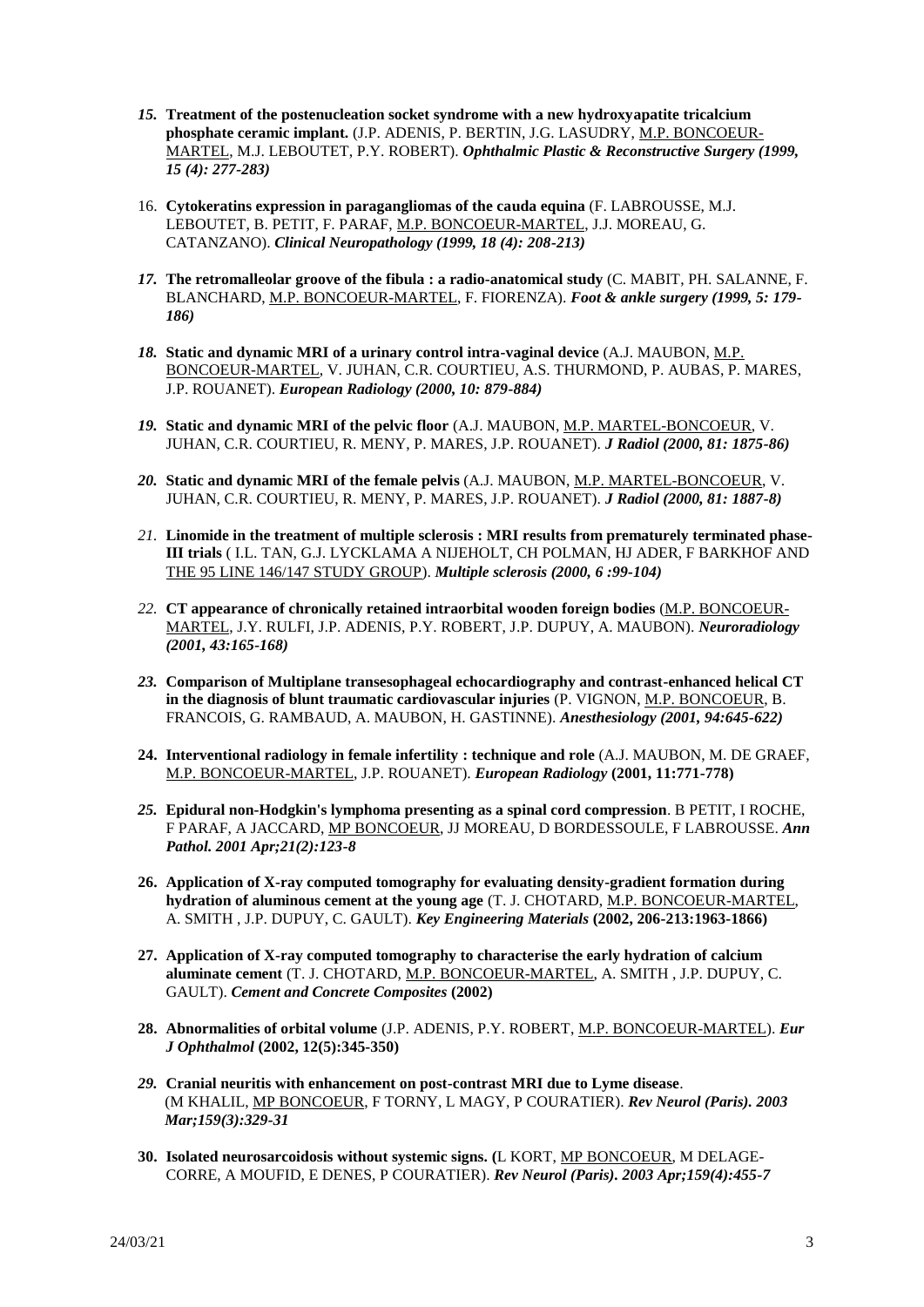- **31. Characterisation of early stage calcium aluminate cement hydration by combination of nondestructive techniques : acoustic emission and X-ray tomography.** (T.J. CHOTARD, A. SMITH, M.P. BONCOEUR, D. FARGEOT, C. GAULT). *J Eur Ceramic Society* **(2003)**
- **32. Bone formation in hydroxyapatite tricalcium phosphate ceramic implants used in the treatment of the postenucleation socket syndrome** (J.P. ADENIS, P. CAMEZIND, B. PETIT, F. PILON, P.Y. ROBERT, M.P. BONCOEUR-MARTEL et al.) *Orbit 2003 : 183-191*
- **33. Endoscopic endonasal management of invasive skull base mucocele** (A. ALFIERI, M.P. BONCOEUR-MARTEL, A. MOUFID, J.P. SAUVAGE, J.J. MOREAU) *Minim Invasive Neurosurg 2003 : 335-338*
- **34. Pyogenic cervical epidural abscesses : clinical and MR Imaging findings** (M.P. BONCOEUR-MARTEL, I.CATALAA, J.L. BERTRAND, E. PETIT, A. MAUBON, C. MANELFE, P. VANDERMARCQ, Y.S. CORDOLIANI). *Riv Neuroradiol (2003, 16 :813-816)*
- **35. Dysthyroid orbitopathy : imaging.** MP BONCOEUR. J Fr Ophtalmol. 2004 Sep;27(7) :815-818
- **36. Persistent neurological sequelae due to cerebral malaria in a cohort of children from Mali. (**EB NGOUNGOU, B POUDIOUGOU, O DULAC, A DICKO, MP BONCOEUR, AM TRAORE, D COULIBALY, MM KEITA, M PREUX, OK DOUMBO, M DRUET-CABANAC). *Rev Neurol (Paris). 2007 May;163(5):583-8*
- 37. **Imaging of the Alzheimer's disease : MRI and functional imaging** (M.P. BONCOEUR-MARTEL, J. MONTEIL, A. MAUBON) *Morphologie 2007* ; Nov (26)
- **38. Riluzole treatment, survival and diagnostic criteria in Parkinson plus disorders : the NNIPPS Study group** (G. BENSIMON, A. LUDOLPH, Y. AGID, M. VIDAILHET, C PAYAN, P.N. LEIGH, NNIPPS Study Group. *Brain 2009;132(Pt 1) : 156-171*
- **39. Imaging features of cavernous hemangiomas of the orbit** (B. DALLAUDIERE, Y. BENAYOUN, M. BONCOEUR-MARTEL, P. ROBERT, J. ADENIS, A MAUBON) *J Radiol 2009;90:1039-1045*
- **40. A new MRI rating scale for progressive supranuclear palsy and multiple system atrophy: validity and reliability** (Y. ROLLAND, M. VERIN, C.A. PAYAN, S. DUCHESNE, E. KRAFT, T.K. HAUSER, J. JAROSZ, N. DEASY, L. DEFEBVRE, C. DELMAIRE, D. DORMONT, A.C. BENSIMON, P.N. LEIGH, NNIPPS Study Group). *J Neurol Neurosurg Psychiatry 2011;82(9):1025- 1032*
- **41. Diffusion-weighted imaging infarct volume and neurologic outcomes after ischemic stroke** (A. ATTYE, M.P. BONCOEUR-MARTEL, A. MAUBON, C. MOUNAYER, P. COURATIER, A. LABRUNIE, J.F. LE BAS) *J Neuroradiol 2012;39(2):97-103*
- **42. Prevalence of neurocysticercosis among people with epilepsy in rural areas of Burkina Faso** (A. MILLOGO, P. NITIEMA, H. CARABIN, M.P. BONCOEUR-MARTEL, V. RAJSHEKHAR, Z. TARNAGDA, N. PRAET, P. DORNY, L. COWAN, R. GANABA, S. HOUNTON, P.M. PREUX, R. CISSE) *Epilepsia 2012;53(12):194-202*
- **43. A new custom made bioceramic implant for the repair of large and complex craniofacial bone defects** (J. BRIE, T. CHARTIER, C. CHAPUT, C. DELAGE, B. PRADEAU, F. CAIRE, M.P. BONCOEUR, J.J. MOREAU) *J Craniomaxillofac Surg 2012;S1010-5182(12)00244-2*
- *44.* **Optimisation de la radio-protection en neuro-radiologie interventionnelle au CHU de Limoges.**  (M. POTIER, S. TRAORE, R. CASTANET, I. BICHAUD, M.P. BONCOEUR, C MOUNAYER*). J Neuroradiol 2012 ;39(1) :27*
- *45.* **Traitement endovasculaire : première option thérapeutique des anévrysmes intracraniens de l'artère cérébrale moyenne. (**B. GORY, R. RIVA, M.P. BONCOEUR, C MOUNAYER*). J Neuroradiol 2012 ;39(1) :15*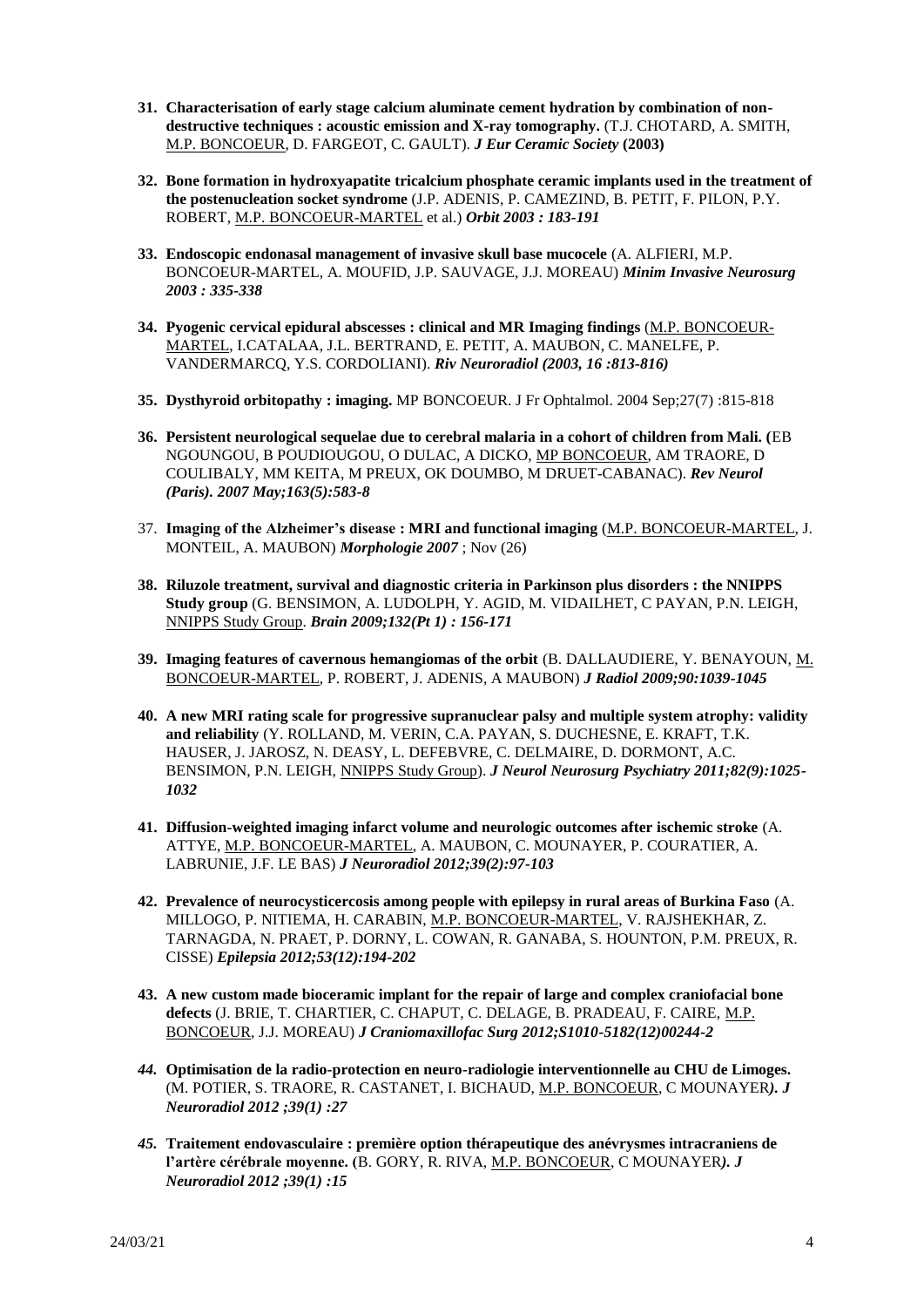- *46.* **Revascularisation mécanique endovasculaire dans l'infarctus cérébral : comparaison de la réaction de la paroi artérielle dans un modèle porcin. (**B. GORY, D. BRESSON, M.P. BONCOEUR, C MOUNAYER). *J Neuroradiol 2012 ;39(1) :12-13*
- **47. Embolization of spinal dural arteriovenous fistula via the retro-corporeal artery: case report** (B. GORY, S. SALEME, D. AYOUB, A. ROUCHAUD, T. SERUGA, M.P. BONCOEUR-MARTEL, C. MOUNAYER) *Neurosurgery 2013;19*
- **48. Carotid artery stenting in patients with symptomatic carotid stenosis: a single center series** (I. KESSLER, B. GORY, F. MACIAN, G. NAKIRI, M. AL-KHAWALDEH, R. RIVA, M.P. BONCOEUR, C. MOUNAYER) *J Neuroradiol 2013;40(1):38-44*
- **49. Flow-diverting stents for intracranial bifurcation aneurysm treatment.** (S. SALEME, C. IOSIF, S. PONOMARJOVA, G. MENDES, Y. CAMILLERI, F. CAIRE, M.P. BONCOEUR, C. MOUNAYER). *Neurosurgery 2014 ;75(6)*
- **50. Visual outcomes with flow-diverting stents covering the ophthalmic artery for treatment of internal carotid artery aneurysms.** (A. ROUCHAUD, O. LECLERC, Y. BENAYOUN, S. SALEME, Y. CAMILLERI, F. D'ARGENTO, M.P. BONCOEUR, P.Y. ROBERT, C. MOUNAYER). *AJNR 2014 ;36(2)*
- **51. Diffusion-weighted imaging detected ischemic lesions associated with flow-diverting stents in intracranial aneurysms : safety, potential mechanisms, clinical outcome and concerns. (**C. IOSIF, Y. CAMILLERI, S. SALEME, F. CAIRE, C. YARDIN, S. PONOMARJOVA, M.P. BONCOEUR, C. MOUNAYER). J *Neurosurg 2015 ;122(3)*
- **52. Conference paper : comparison of echocardiographic and cardiac magnetic resonance parameters in systemic light chain amyloidosis.** (C. BOULOGNE, D. MOHTY, J. MAGNE, T. DAMY, S. MARTIN, M.P. BONCOEUR, V. ABOYANS, A. JACCARD)
- **53. Endovascular Management of Deep Arteriovenous Malformations: Single Institution Experience in 22 Consecutive Patients.** (GA MENDES, EP SILVEIRA, F CAIRE, MP BONCOEUR-MARTEL, S SALEME, C IOSIF, C MOUNAYER). *Neurosurgery. 2016 Jan;78(1):34-41*
- **54. Performance Testing of PCR Assay in Blood Samples for the Diagnosis of Toxoplasmic Encephalitis in AIDS Patients from the French Departments of America and Genetic Diversity of Toxoplasma gondii: A Prospective and Multicentric Study**. D AJZENBERG, I LAMAURY, M DEMAR, C VAUTRIN, A CABIE, S SIMON, M NICOLAS, N DESBOIS-NOGARD, R BOUKHARI, H RIAHI, ML DARDE, P MASSIP, M DUPON, PM PREUX, A LABRUNIE, MP BONCOEUR. *MPPLoS Negl Trop Dis. 2016 Jun 29;10(6)*